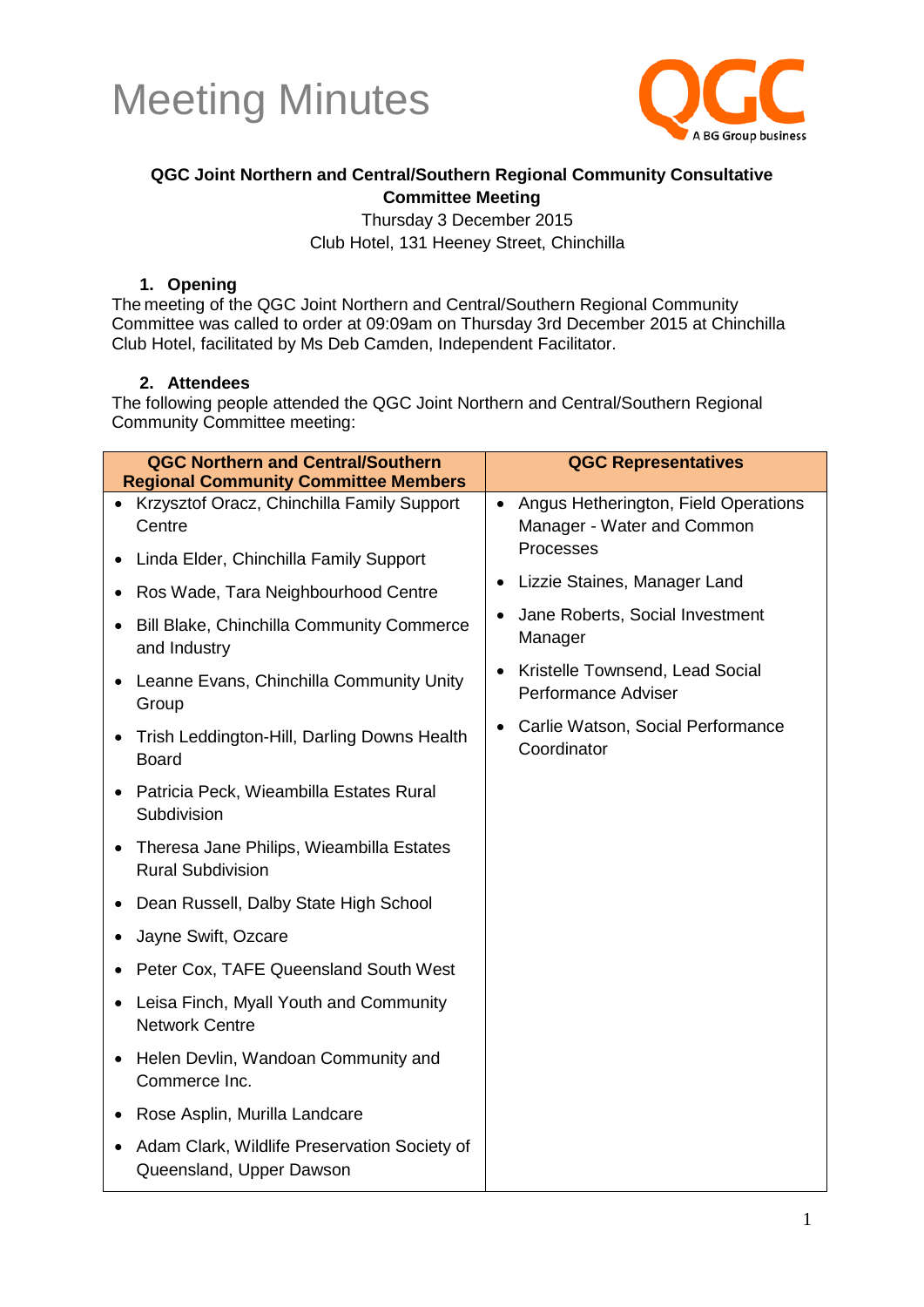

|   | Cecilia Donohoe, Wandoan District Liaison<br>Group             |           |                                               |
|---|----------------------------------------------------------------|-----------|-----------------------------------------------|
|   | Lavinia Tyrell, Western Downs Regional<br>Council              |           |                                               |
|   | Cecily Brockhurst, Murilla Community Centre                    |           |                                               |
|   | Sharn Pogan, Miles State High School P&C                       |           |                                               |
|   | <b>Apologies</b>                                               |           | <b>Independent Facilitator</b>                |
| ٠ | Cllr Carolyn Tillman, Western Downs<br><b>Regional Council</b> | $\bullet$ | Deb Camden, PRISM Communication<br>Architects |
|   | Gayle Porter, Tara Futures Group Inc.                          |           |                                               |
| ٠ | Rowena Price, Wandoan State School                             |           |                                               |
|   | Kathie Fletcher, Queensland Murray Darling<br>Committee        |           |                                               |
|   | Terri Cobb, Western Downs Regional<br>Council                  |           |                                               |
|   | Beth Wood, Dalby Welcoming Community<br>Committee              |           |                                               |
|   | Aschleigh Perring, Miles Health Service                        |           |                                               |
|   | Louise Sanderson, Goondir Health Services                      |           |                                               |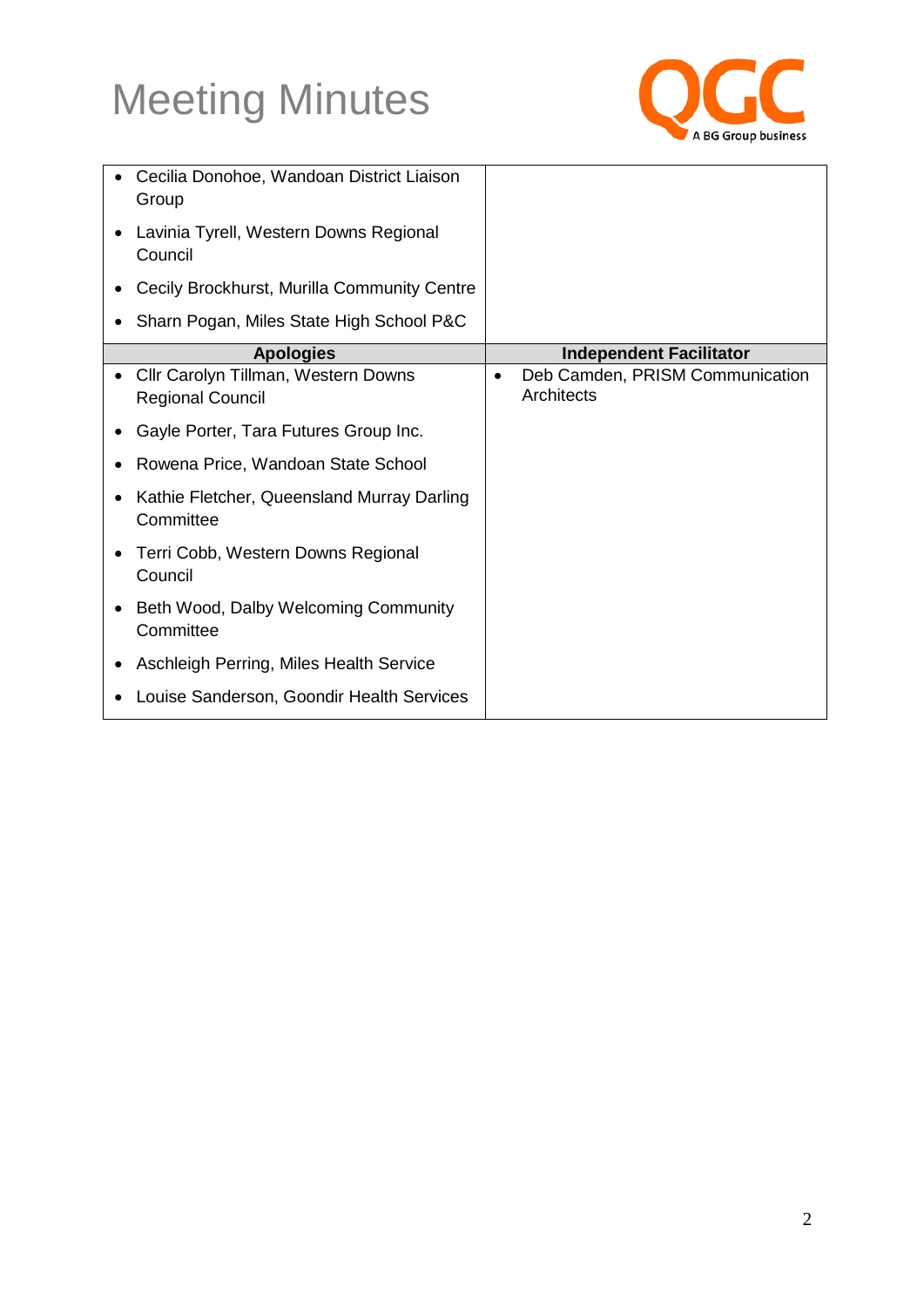

### **3. Meeting agenda**

The following items of business were discussed as per the meeting agenda:

| <b>Agenda item</b>        | <b>Details</b>                                                                                                                                                                                                                                                                                                                                                                                                                                                                                                                                     |
|---------------------------|----------------------------------------------------------------------------------------------------------------------------------------------------------------------------------------------------------------------------------------------------------------------------------------------------------------------------------------------------------------------------------------------------------------------------------------------------------------------------------------------------------------------------------------------------|
| a. Introductions and      | Deb Camden gave a broad overview of the meeting format,                                                                                                                                                                                                                                                                                                                                                                                                                                                                                            |
| meeting overview          | housekeeping/emergency procedures and acknowledged the<br>traditional owners of the land, recognising past and present elders.                                                                                                                                                                                                                                                                                                                                                                                                                     |
|                           |                                                                                                                                                                                                                                                                                                                                                                                                                                                                                                                                                    |
| b. Safety moment          | Deb Camden invited Committee members to share a safety<br>moment.                                                                                                                                                                                                                                                                                                                                                                                                                                                                                  |
|                           | Carlie Watson shared a safety moment on being mindful you were<br>not fatigued when driving.                                                                                                                                                                                                                                                                                                                                                                                                                                                       |
| c. Adoption of<br>minutes | Deb Camden led roundtable introductions of Community<br>Committee members and QGC representatives. Deb Camden<br>asked the committee to formally consider the minutes of the<br>Northern Regional Community Consultative Committee meeting<br>held 9th September and Central/Southern Regional Community<br>Consultative Committee meeting held 10th September and asked<br>for suggested changes.                                                                                                                                                 |
|                           | The last Northern Regional Community Consultative Committee<br>meeting minutes and Central/Southern Regional Community<br>Consultative Committee minutes were adopted.                                                                                                                                                                                                                                                                                                                                                                             |
| d. Actions from           | Deb Camden reviewed the actions from the previous meeting.                                                                                                                                                                                                                                                                                                                                                                                                                                                                                         |
| previous meeting          | <b>Rural Property Pest Management Program</b>                                                                                                                                                                                                                                                                                                                                                                                                                                                                                                      |
|                           | Advised that Lizzie Staines cover any questions in Rural Property<br>Management section.                                                                                                                                                                                                                                                                                                                                                                                                                                                           |
|                           | Wandoan Community tour of Woleebee and landholder drop-in<br>sessions                                                                                                                                                                                                                                                                                                                                                                                                                                                                              |
|                           | Eligible participants were invited to both sessions. A committee<br>member thanked us for allowing him to inspect the Ooline trees at<br>Woleebee Creek.                                                                                                                                                                                                                                                                                                                                                                                           |
|                           | End of year meeting                                                                                                                                                                                                                                                                                                                                                                                                                                                                                                                                |
|                           | Committee members were invited, however it was noted that some<br>proxies did not receive an email invitation.                                                                                                                                                                                                                                                                                                                                                                                                                                     |
|                           | Speech pathology services                                                                                                                                                                                                                                                                                                                                                                                                                                                                                                                          |
|                           | Jane Roberts provided information that QGC were currently<br>negotiating an extension of the Health-e-Regions program. They<br>were looking to expand into other schools in the Western Downs<br>that would include St Joseph's school in Tara in addition to other<br>schools in Miles, Chinchilla and Wandoan as well. A committee<br>member asked if program services would start with the next school<br>year and Jane Roberts responded that she hoped it would be able<br>to pending arrangements with the project partners being finalised. |
|                           |                                                                                                                                                                                                                                                                                                                                                                                                                                                                                                                                                    |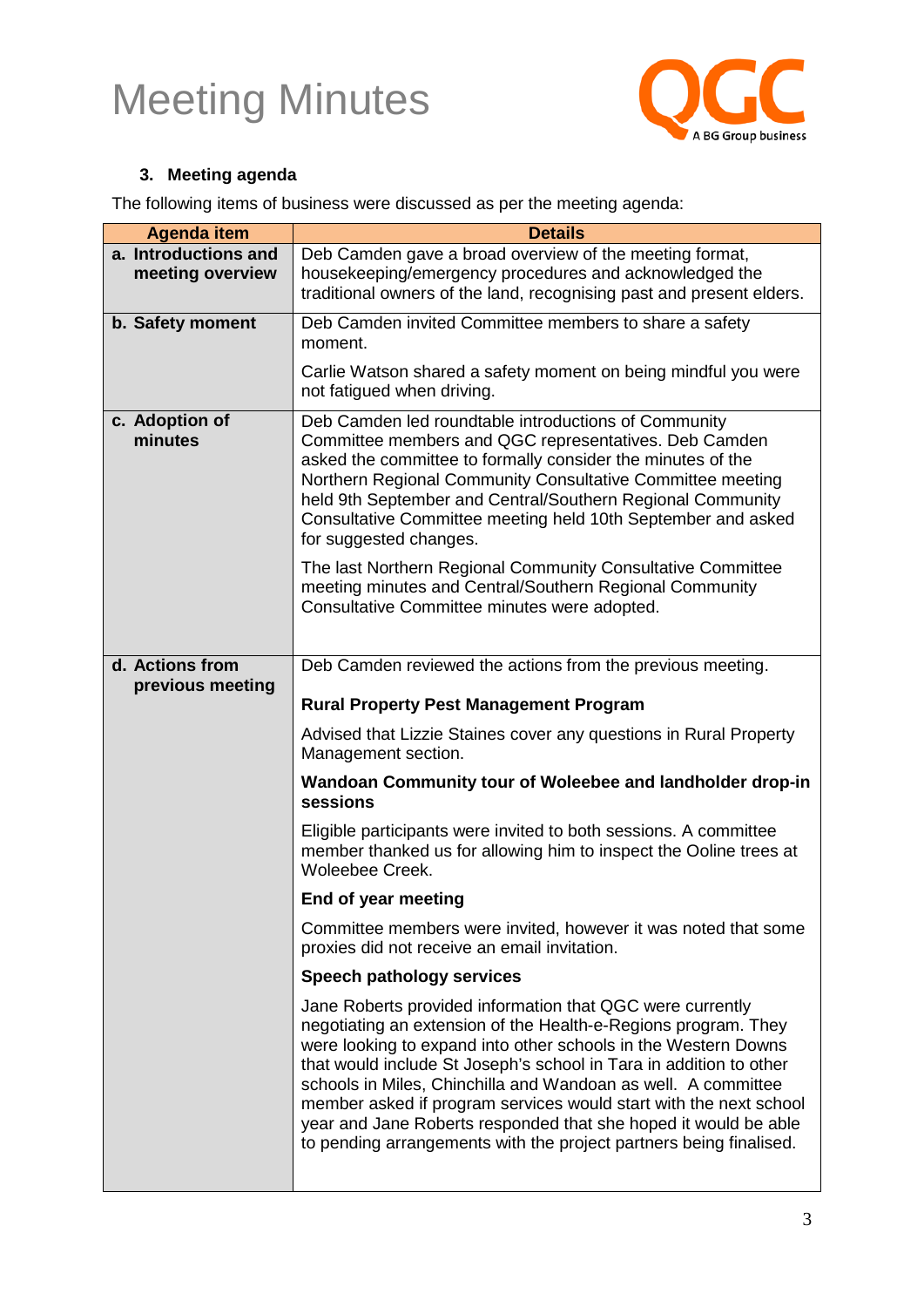

| <b>Agenda item</b> | <b>Details</b>                                                                                                                                                                                                                                                                                                                                                                                                                                                                                                                                                                                                                                                                                                                                                                                                                                                                                                     |  |
|--------------------|--------------------------------------------------------------------------------------------------------------------------------------------------------------------------------------------------------------------------------------------------------------------------------------------------------------------------------------------------------------------------------------------------------------------------------------------------------------------------------------------------------------------------------------------------------------------------------------------------------------------------------------------------------------------------------------------------------------------------------------------------------------------------------------------------------------------------------------------------------------------------------------------------------------------|--|
| e. QGC Update      | Angus Hetherington, Field Operations Manager - Water and                                                                                                                                                                                                                                                                                                                                                                                                                                                                                                                                                                                                                                                                                                                                                                                                                                                           |  |
|                    | Common Processes, provided the committee with a QGC update.                                                                                                                                                                                                                                                                                                                                                                                                                                                                                                                                                                                                                                                                                                                                                                                                                                                        |  |
|                    | Key points included:                                                                                                                                                                                                                                                                                                                                                                                                                                                                                                                                                                                                                                                                                                                                                                                                                                                                                               |  |
|                    | <b>Shell Offer to buy BG Group</b>                                                                                                                                                                                                                                                                                                                                                                                                                                                                                                                                                                                                                                                                                                                                                                                                                                                                                 |  |
|                    | Shell announced a pre-conditional offer to buy BG Group,<br>$\bullet$<br>parent of QGC, in April 2015<br>This means that all of BG Group, including QGC and<br>$\bullet$<br>QCLNG, will be acquired by Shell if and when the<br>transaction completes<br>The transaction is expected to complete in early 2016<br>$\bullet$<br>The drivers of the timeline are primarily regulatory<br>$\bullet$<br>clearances<br>The Australian Competition and Consumer Commission<br>$\bullet$<br>(ACCC) gave unconditional clearance in November 2015<br>The two remaining clearances are from Australia's Foreign<br>$\bullet$<br>Investment Review Board (FIRB) and China's Ministry of<br>Commerce (MOFCOM)<br>The proposed transaction will also require support from both<br>$\bullet$<br><b>BG Group and Shell shareholders</b><br>QGC continues to run our own business until the<br>$\bullet$<br>transaction completes |  |
|                    | <b>LNG Production</b>                                                                                                                                                                                                                                                                                                                                                                                                                                                                                                                                                                                                                                                                                                                                                                                                                                                                                              |  |
|                    | Natural gas production in the Surat Basin continues to ramp<br>$\bullet$<br>up according to plan<br>Achieved the highest production in a single day to date in<br>$\bullet$<br>October<br>Plateau production expected in mid-2016<br>$\bullet$<br>The QCLNG plant on Curtis Island is now fully operational<br>$\bullet$<br>Over 70 cargoes of LNG have been shipped<br>$\bullet$                                                                                                                                                                                                                                                                                                                                                                                                                                                                                                                                  |  |
|                    | <b>Central/Southern Operations</b>                                                                                                                                                                                                                                                                                                                                                                                                                                                                                                                                                                                                                                                                                                                                                                                                                                                                                 |  |
|                    | Planned shut-down took place at the Jordan Central<br>Processing Plant (CPP), north-east of Tara, in late October<br>to enable a new pipeline to be connected to the plant<br>Jordan CPP started operating earlier this year and is one of<br>$\bullet$<br>six plants supplying natural gas to domestic customers and<br>the QCLNG plant on Curtis Island near Gladstone<br>The shut-down at Jordan CPP required natural gas supply<br>$\bullet$<br>to the plant to be suspended temporarily, resulting in short-<br>term controlled flaring at two smaller field compression<br>stations and nine wells                                                                                                                                                                                                                                                                                                           |  |
|                    | Lauren Trunkline has been completed<br>٠                                                                                                                                                                                                                                                                                                                                                                                                                                                                                                                                                                                                                                                                                                                                                                                                                                                                           |  |
|                    | Lauren Field Compression Station is on track for completion<br>by the end of 2015                                                                                                                                                                                                                                                                                                                                                                                                                                                                                                                                                                                                                                                                                                                                                                                                                                  |  |
|                    | Matilda John Field Compression Station has doubled<br>٠<br>capacity from two to four compressors                                                                                                                                                                                                                                                                                                                                                                                                                                                                                                                                                                                                                                                                                                                                                                                                                   |  |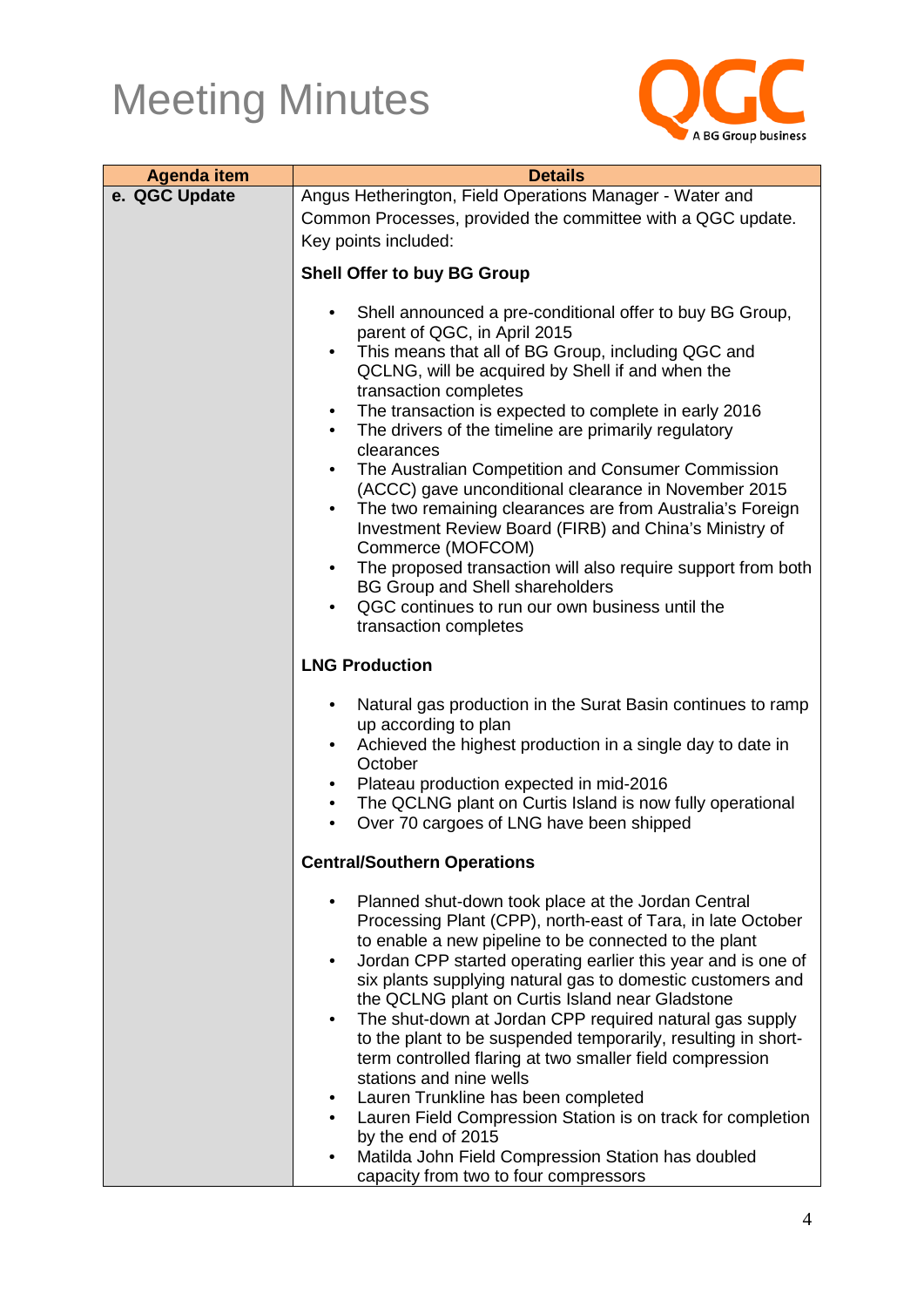

| <b>Agenda item</b> | <b>Details</b>                                                                                                                                                                                                                                                                                                                                                                                                                                                                                                                                                                                                                                                                                                                                                                                                                                                                                                      |
|--------------------|---------------------------------------------------------------------------------------------------------------------------------------------------------------------------------------------------------------------------------------------------------------------------------------------------------------------------------------------------------------------------------------------------------------------------------------------------------------------------------------------------------------------------------------------------------------------------------------------------------------------------------------------------------------------------------------------------------------------------------------------------------------------------------------------------------------------------------------------------------------------------------------------------------------------|
|                    | This will increase production from Jordan Central<br>$\bullet$<br><b>Processing Plant</b><br>A planned maintenance shutdown for Bellevue Central<br>Processing Plant, near Miles is presently occurring and<br>should finalise around mid-December 2015<br>Planned maintenance is coordinated with Curtis Island<br>$\bullet$<br>Recently five Year 12 students graduated from a school<br>$\bullet$<br>trade collaboration between QGC and Dalby State High<br>School<br>Over the past two years the Southern Operations team<br>$\bullet$<br>have hosted the students one day a month for their field<br>practical and assessments in addition to five-day blocks in<br>school holidays<br>The students benefited from hands-on experience across<br>$\bullet$<br>the operation, spending time on wellsites, field compression<br>stations and central processing plants with operators and<br>maintenance staff. |
|                    | <b>Northern Operations</b>                                                                                                                                                                                                                                                                                                                                                                                                                                                                                                                                                                                                                                                                                                                                                                                                                                                                                          |
|                    | About 660 wells are now operational.<br>$\bullet$<br>Central processing plant (CPP): Three-train operation,<br>$\bullet$<br>connected to the Northern Gas Collection Header<br>Five field compression stations (FCS): Four-train operation<br>$\bullet$<br>connected to hundreds of kilometres of water and gas<br>gathering<br>High-voltage infrastructure from the network powers the<br>$\bullet$<br>CPP, the FCSs and Northern Water Treatment Plant<br>(NWTP)<br>Northern Water Treatment Plant: Three-train operation,<br>$\bullet$<br>numerous ponds with associated infrastructure and<br>SunWater pumping station (operated by SunWater).                                                                                                                                                                                                                                                                  |
|                    | <b>Charlie Development</b>                                                                                                                                                                                                                                                                                                                                                                                                                                                                                                                                                                                                                                                                                                                                                                                                                                                                                          |
|                    | QGC announced a two-year, A\$1.7 billion development of<br>$\bullet$<br>tenements west of Wandoan to support gas production<br>The development involves:<br>$\bullet$<br>construction of 300-400 wells<br>large field compression station<br>associated pipelines and facilities<br>$\bullet$<br>QGC has appointed Leighton Contractors Pty Limited as the<br>٠<br>main works contractor<br>Preliminary work has begun<br>Major infrastructure will be built on QGC property                                                                                                                                                                                                                                                                                                                                                                                                                                        |
|                    | A question was asked by a committee member as to whether the<br>current water treatment plant at Woleebee was capable of handling<br>any additional water produced by the additional Charlie<br>development. Angus responded that the Northern Water Treatment<br>Plant was not operating at full capacity and is capable of handling                                                                                                                                                                                                                                                                                                                                                                                                                                                                                                                                                                               |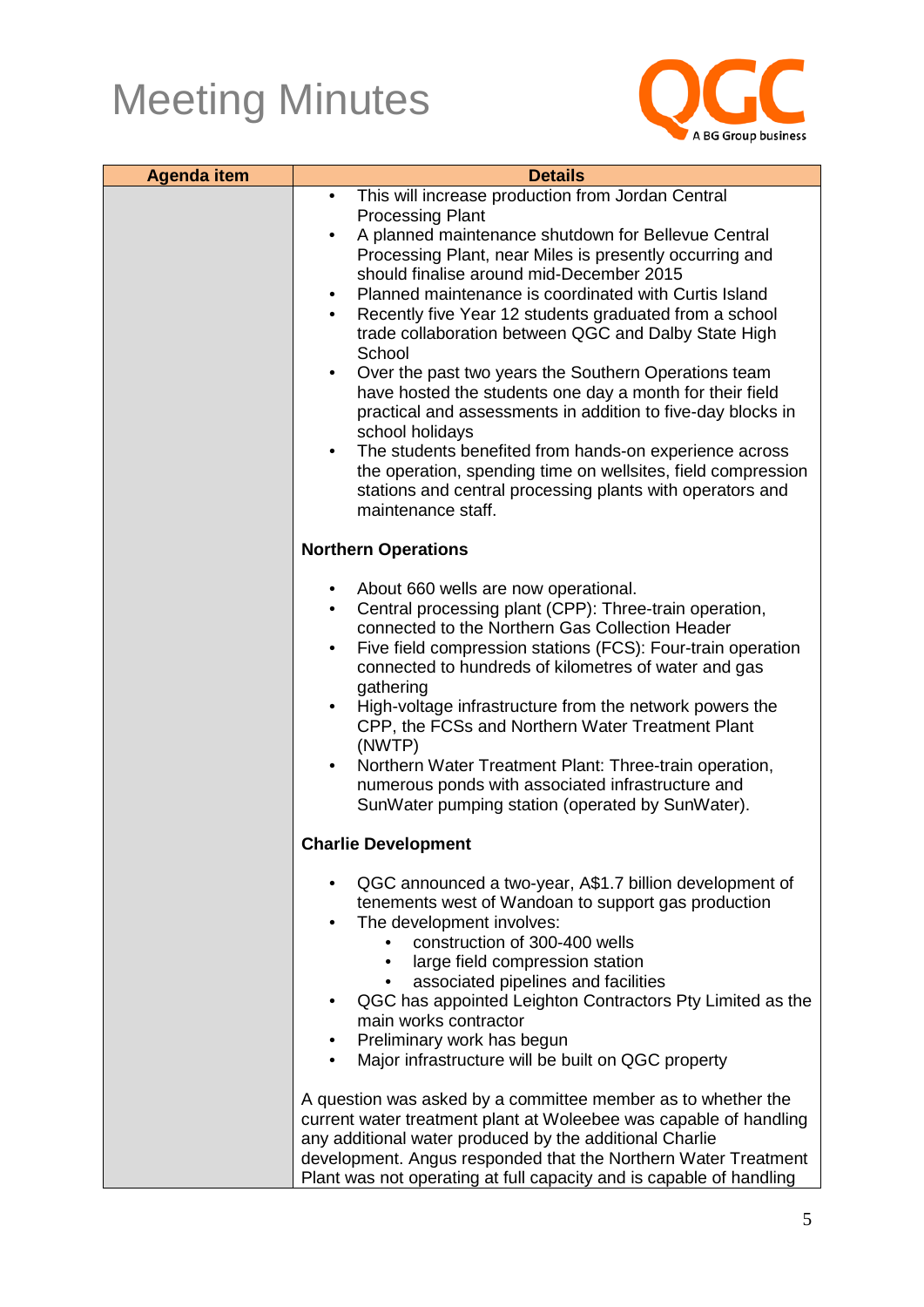

| <b>Agenda item</b>  | <b>Details</b>                                                                                                                                                                                                                                                                                                                                                                                                                                                                                                     |
|---------------------|--------------------------------------------------------------------------------------------------------------------------------------------------------------------------------------------------------------------------------------------------------------------------------------------------------------------------------------------------------------------------------------------------------------------------------------------------------------------------------------------------------------------|
|                     |                                                                                                                                                                                                                                                                                                                                                                                                                                                                                                                    |
|                     | the rate of water that the additional development would produce.                                                                                                                                                                                                                                                                                                                                                                                                                                                   |
|                     | A committee member asked if there would be contracting<br>opportunities as result of the development. Carlie responded that<br>some contracting opportunities were advertised publically through<br>the ICN gateway early contractor involvement process earlier in the<br>year, however Leighton's was developing a strategy to get extra<br>information to communities on opportunities and had set up an<br>email address for businesses to express an interest and provide<br>information on their capability. |
|                     | <b>Action:</b> Carlie Watson to provide committee member the<br>expression of interest email address for Leighton Contractors so<br>that businesses can send their capability statements through in<br>time for the Miles Chamber end of year meeting. Carlie to also<br>send information to other Chambers of Commerce in the Western<br>Downs and RCCC members.                                                                                                                                                  |
|                     | Committee members asked if there was an update on salt<br>management and when a solution would be found. Angus stated<br>there was no further update at this time, however we were able to<br>contain salt at our own facilities for the future while whole-of-<br>industry solutions were being considered.                                                                                                                                                                                                       |
| f. Key Topic Update | Lizzie Staines, Manager Land presented the key topic update, key                                                                                                                                                                                                                                                                                                                                                                                                                                                   |
|                     | points were:                                                                                                                                                                                                                                                                                                                                                                                                                                                                                                       |
|                     |                                                                                                                                                                                                                                                                                                                                                                                                                                                                                                                    |
|                     | <b>Rural Property Management</b>                                                                                                                                                                                                                                                                                                                                                                                                                                                                                   |
|                     | Following a competitive tender process, QGC has chosen a<br>leading Queensland pastoral company to partner with us in<br>managing our portfolio of rural land.<br>Stanbroke will run QGC's properties according to<br>agricultural best management practices and ensure their<br>long term sustainable use.<br>We have gained an agricultural industry partner who shares<br>our vision for the region and will continue to contribute to<br>the local economy.                                                    |
|                     | Further feedback on the rural property management announcement<br>was provided by community members and is recorded in the<br>community feedback section.                                                                                                                                                                                                                                                                                                                                                          |
|                     | <b>QGC Rehabilitation Program Update</b>                                                                                                                                                                                                                                                                                                                                                                                                                                                                           |
|                     | Like all land managers, QGC has some issues requiring<br>rectification (<1% of our footprint).<br>QGC monitors rehabilitation across the gas fields and<br>$\bullet$<br>following major weather events.<br>QGC has a dedicated Rectification Program to address<br>Landholder issues, including:                                                                                                                                                                                                                   |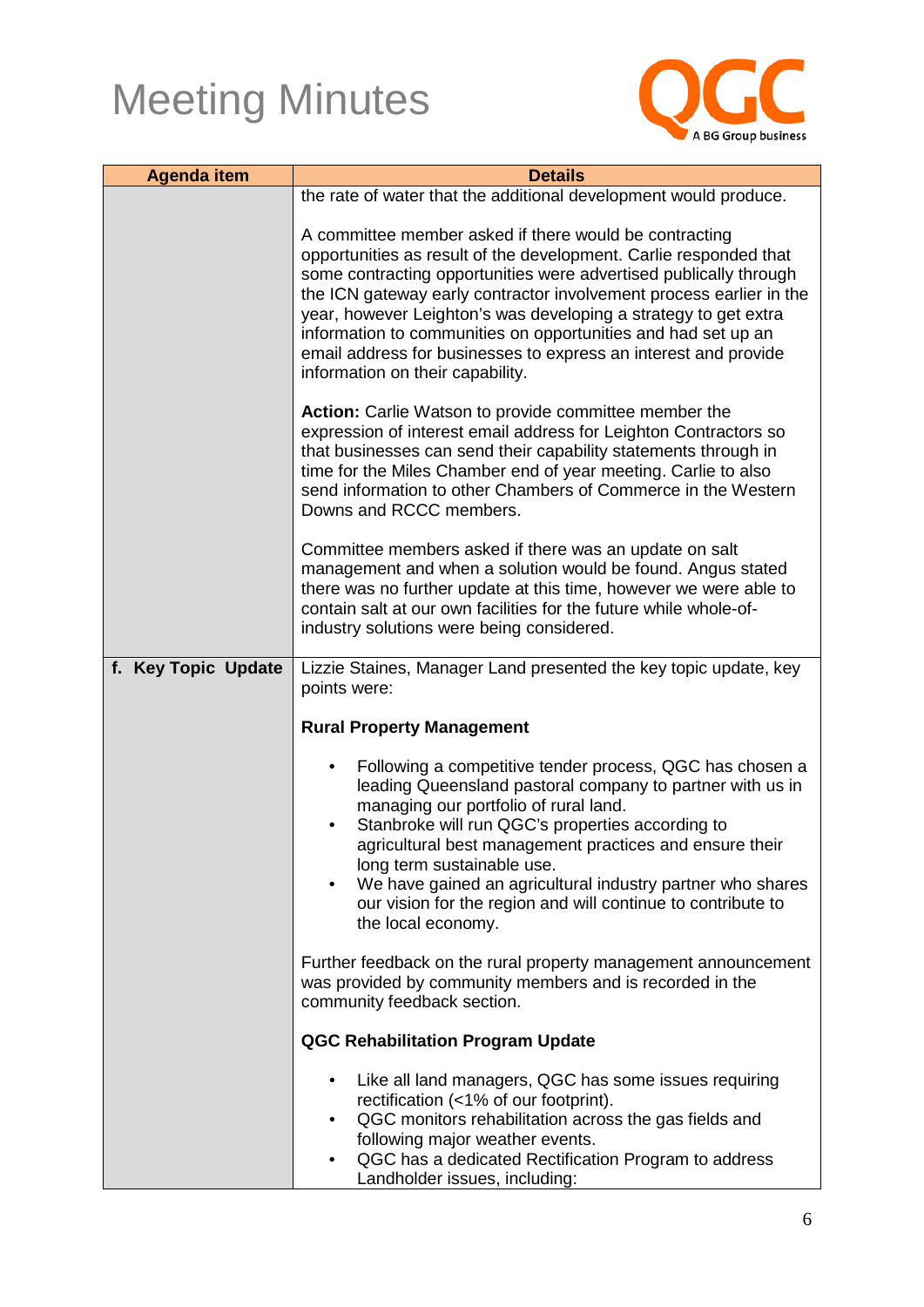

| <b>Agenda item</b>                 | <b>Details</b>                                                                                                                                                                                                                                                                                                                                                                                                                           |
|------------------------------------|------------------------------------------------------------------------------------------------------------------------------------------------------------------------------------------------------------------------------------------------------------------------------------------------------------------------------------------------------------------------------------------------------------------------------------------|
|                                    | Soil erosion, drainage or other issues related to<br>$\bullet$<br>heavy rain and severe weather.<br>Pasture growth following reinstatement and dry<br>$\bullet$<br>weather.<br>Subsidence in certain soils following reinstatement<br>$\bullet$<br>and heavy rainfall.<br>Disturbance weeds that occur following overgrazing<br>$\bullet$<br>or dry conditions and stifle common pasture and<br>vegetation.                              |
|                                    | Photographs were shown to committee members of successful<br>rehabilitation across QGC project areas including McNulty Pond,<br>Wambo Downs Pond, Isabella Field and Harry Field.                                                                                                                                                                                                                                                        |
|                                    | A committee member asked where the water was taken from the<br>ponds that were rehabilitated.                                                                                                                                                                                                                                                                                                                                            |
|                                    | Action: Lizzie Staines to report back to the committee where the<br>water from rehabilitated ponds was taken, including for Wambo<br>Downs.                                                                                                                                                                                                                                                                                              |
|                                    | Deb Camden acknowledged the committee had a lot of feedback to<br>give and opened the meeting to further community feedback.                                                                                                                                                                                                                                                                                                             |
| <b>Community</b><br>g.<br>feedback | Representative committee members expressed strong<br>disappointment and a high level of concern about the<br>announcement that Stanbroke had won the tender to lease QGC's<br>properties.                                                                                                                                                                                                                                                |
|                                    | A question was asked by a committee member as to whether<br>Stanbroke would have the ability to sublease the land. Lizzie<br>Staines responded that yes, Stanbroke would have the ability to<br>sublease any land that was surplus to their requirements and would<br>call for interest should this occur.                                                                                                                               |
|                                    | A committee member shared a concern that there was nowhere for<br>current agisters to go at this time of year as there was a lack of<br>available land and cattle sales had closed.                                                                                                                                                                                                                                                      |
|                                    | A question was asked as to whether Stanbroke would be managing<br>all of the properties in all of the zones across QGC and Lizzie<br>Staines answered that yes, this would be the case and that QGC<br>was working with current agisters on a case-by-case basis to<br>ensure their needs were met and, in some cases, this has included<br>extensions to their agistment beyond that contained in their current<br>agreements with QGC. |
|                                    | A committee member expressed disappointment that the decision<br>was the opposite of what community members had asked for<br>during the consultation process before the tender and that they had<br>asked for smaller parcels of land and opportunities for local<br>agisters.                                                                                                                                                           |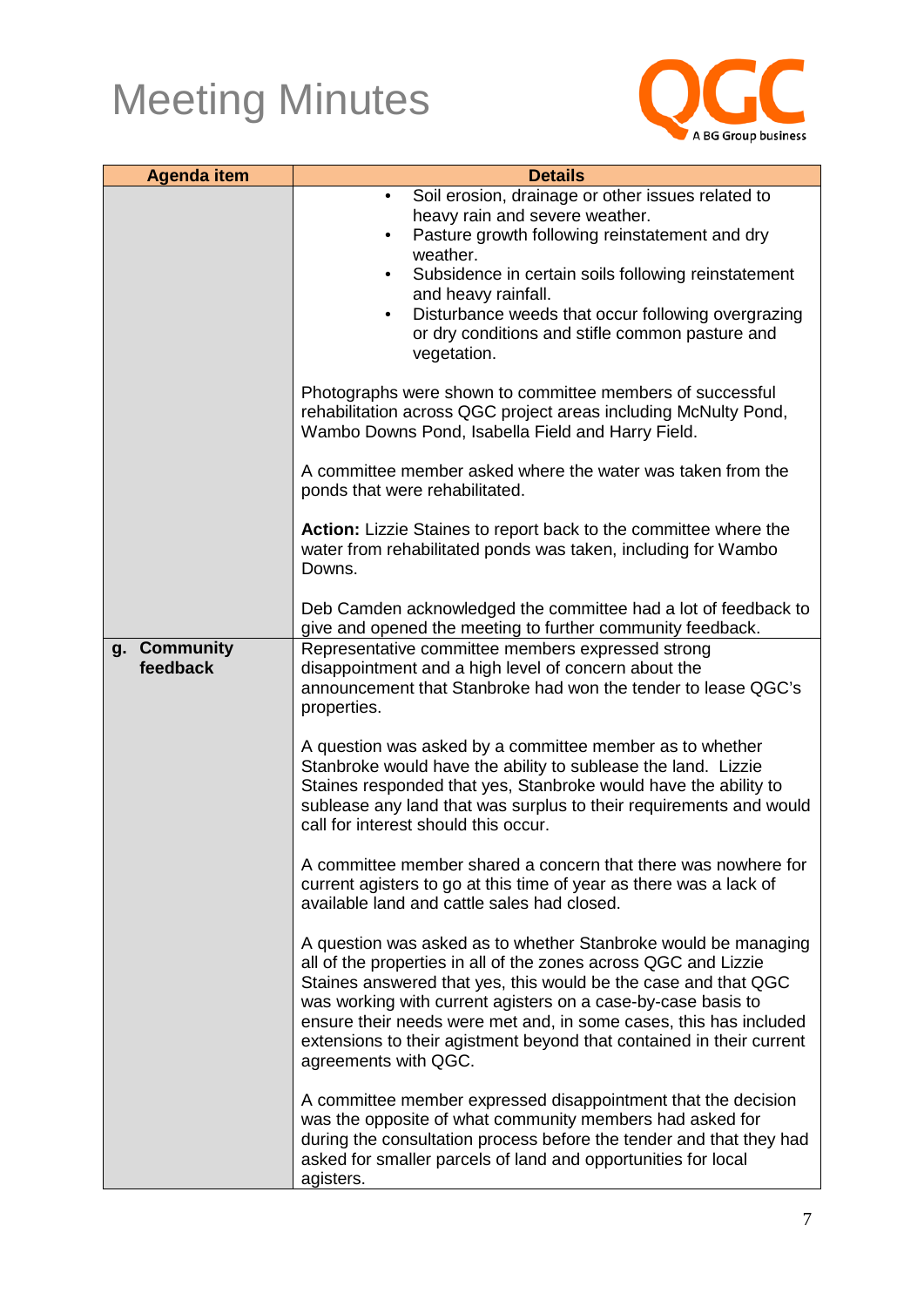

| <b>Agenda item</b> | <b>Details</b>                                                                                                                                                                                                                                                                                                                                                                                                                                                                                                                                                                                                                                                            |  |
|--------------------|---------------------------------------------------------------------------------------------------------------------------------------------------------------------------------------------------------------------------------------------------------------------------------------------------------------------------------------------------------------------------------------------------------------------------------------------------------------------------------------------------------------------------------------------------------------------------------------------------------------------------------------------------------------------------|--|
|                    | Two committee members stated that they had received calls from<br>landholders who were concerned about the matter. A committee<br>member stated that people spent a lot of time and money to<br>prepare tenders and had tried to form consortiums.                                                                                                                                                                                                                                                                                                                                                                                                                        |  |
|                    | A committee member also expressed disappointment at the length<br>of time between the call for tenders and announcement. It was a<br>long time for people to wait to be able to make decisions around<br>their cattle businesses. The member noted that for weeks before<br>the official announcement by QGC many had known Stanbroke had<br>won the tender.                                                                                                                                                                                                                                                                                                              |  |
|                    | A committee member stated that in their view although QGC had<br>operated within its legal rights, the decision to lease the properties<br>to Stanbroke was contrary to what some community members had<br>asked for during initial community consultation. The committee<br>member stated the decision was undoing previous good work by<br>QGC. Sustainable land management was also highlighted as a<br>concern.                                                                                                                                                                                                                                                       |  |
|                    | Lizzie Staines said that as part of the tender award, Stanbroke<br>were required to manage the land according to agricultural best<br>management practices. She stated that they had to have existing<br>people employed in the region - Stanbroke employ approximately<br>550 people in the region including at a feedlot near Chinchilla. She<br>informed the committee that Stanbroke had made commitments<br>related to local employment, purchasing, and regional development<br>where possible as well as youth development programs. She also<br>stated QGC is working with current agisters on QGC properties and<br>making arrangements on a case-by-case basis. |  |
|                    | A question was asked about how QGC intended to monitor<br>Stanbroke's commitment to local employment in the agreement.<br>Lizzie Staines stated that Stanbroke had given a commitment to<br>advertising locally.                                                                                                                                                                                                                                                                                                                                                                                                                                                          |  |
|                    | Another question was asked by a committee member about how<br>QGC would monitor whether Stanbroke met best practice<br>management requirements, including managing pests and weeds.<br>Lizzie Staines provided information that Stanbroke would be<br>required to become accredited under the relevant Grains, Grazing<br>or Cotton Best Management Practice program established by the<br>government and relevant industry bodies and part of that program<br>is ongoing auditing.                                                                                                                                                                                       |  |
|                    | A committee member stated that the issue was now how Stanbroke<br>interacts with the local people and that needed to be managed,<br>though another committee member said the decision should be<br>reversed. They stated that a response was needed to address the<br>high level of concern. There was a community member suggestion                                                                                                                                                                                                                                                                                                                                      |  |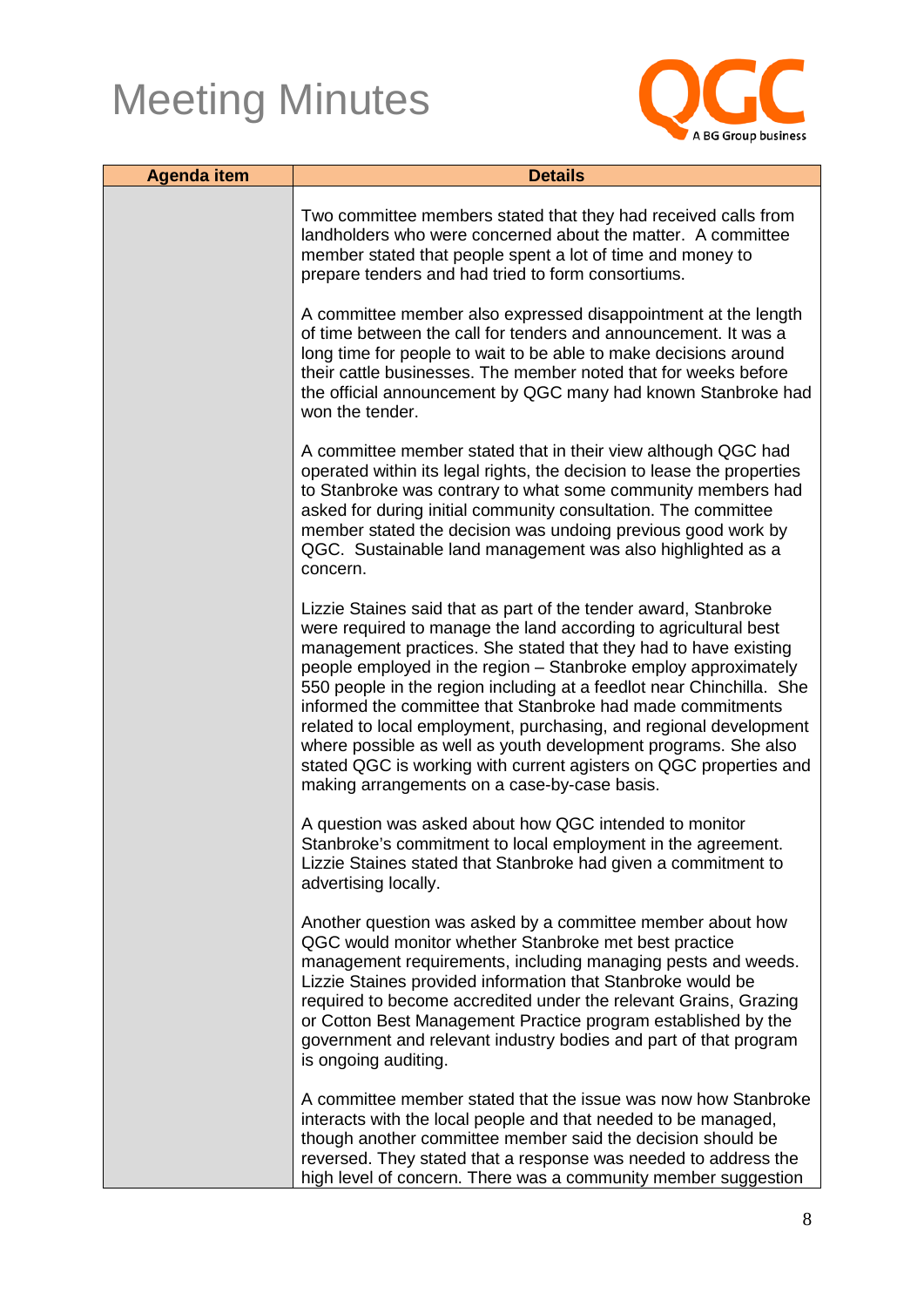

| <b>Agenda item</b> | <b>Details</b>                                                                                                                                                                                                                                                                                                                                                                                                                                                                                                                                                                                                                                                                                                                                                                                                                                                                                                                                                                         |
|--------------------|----------------------------------------------------------------------------------------------------------------------------------------------------------------------------------------------------------------------------------------------------------------------------------------------------------------------------------------------------------------------------------------------------------------------------------------------------------------------------------------------------------------------------------------------------------------------------------------------------------------------------------------------------------------------------------------------------------------------------------------------------------------------------------------------------------------------------------------------------------------------------------------------------------------------------------------------------------------------------------------|
|                    | for QGC town hall meeting with QGC management on issue.                                                                                                                                                                                                                                                                                                                                                                                                                                                                                                                                                                                                                                                                                                                                                                                                                                                                                                                                |
|                    | Action: Need for more detailed discussions and information from<br>QGC on Stanbroke's lease of QGC's rural properties.                                                                                                                                                                                                                                                                                                                                                                                                                                                                                                                                                                                                                                                                                                                                                                                                                                                                 |
|                    | Lizzie Staines said she was happy to be contacted on her landline<br>if there were any further queries and left her phone number for<br>Carlie to provide to any interested committee members.                                                                                                                                                                                                                                                                                                                                                                                                                                                                                                                                                                                                                                                                                                                                                                                         |
|                    | A committee member provided feedback that a contractor was<br>moved out of houses and into a camp and that this was concerning<br>as the contractor supported community groups and clubs.                                                                                                                                                                                                                                                                                                                                                                                                                                                                                                                                                                                                                                                                                                                                                                                              |
|                    | A committee member stated they were resigning from the<br>committee as they felt they had not been heard on issues.                                                                                                                                                                                                                                                                                                                                                                                                                                                                                                                                                                                                                                                                                                                                                                                                                                                                    |
|                    | A question was asked about how many houses QGC and sub-<br>contractors were leasing in Wandoan. Kristelle reported that<br>demand for housing had decreased. Carlie reported that QGC<br>owned four houses in Wandoan however would find out numbers<br>that were being leased.                                                                                                                                                                                                                                                                                                                                                                                                                                                                                                                                                                                                                                                                                                        |
|                    | Action: Carlie Watson to find out how many houses QGC is<br>leasing in Wandoan and how many houses are leased by sub-<br>contractors.                                                                                                                                                                                                                                                                                                                                                                                                                                                                                                                                                                                                                                                                                                                                                                                                                                                  |
|                    | A committee member reflected that QGC had said there would be<br>more people living locally during operations.                                                                                                                                                                                                                                                                                                                                                                                                                                                                                                                                                                                                                                                                                                                                                                                                                                                                         |
|                    | A committee member stated that as a chamber they were<br>disappointed that so many incumbent local contractors have been<br>disengaged recently through QGC tender processes. They stated<br>they know of three or four local contractors who had been replaced.<br>They stated that local contractors do not have the advantages of<br>offshore competitors to absorb costs in other areas and to award<br>on price does not demonstrate local content being a consideration.<br>They also indicated that the award of tenders to offshore or out-of-<br>town companies was causing considerable impact on local<br>communities. There were families moving from town due to losing<br>employment with local businesses that lost contracts with QGC.<br>There were concerns that the out-of-town companies that won<br>contracts then had to poach staff as they were not set up locally<br>and that one company did not seem to have the capability for the<br>tender they had won. |
|                    | <b>Action:</b> Kristelle said she would take the feedback around the<br>QGC decisions at the meeting today back to QGC management.<br>She stated it was of benefit today to listen to concerns.                                                                                                                                                                                                                                                                                                                                                                                                                                                                                                                                                                                                                                                                                                                                                                                        |
|                    | A committee member said they had asked if QGC contractors<br>going onto private property had undergone police checks. They                                                                                                                                                                                                                                                                                                                                                                                                                                                                                                                                                                                                                                                                                                                                                                                                                                                             |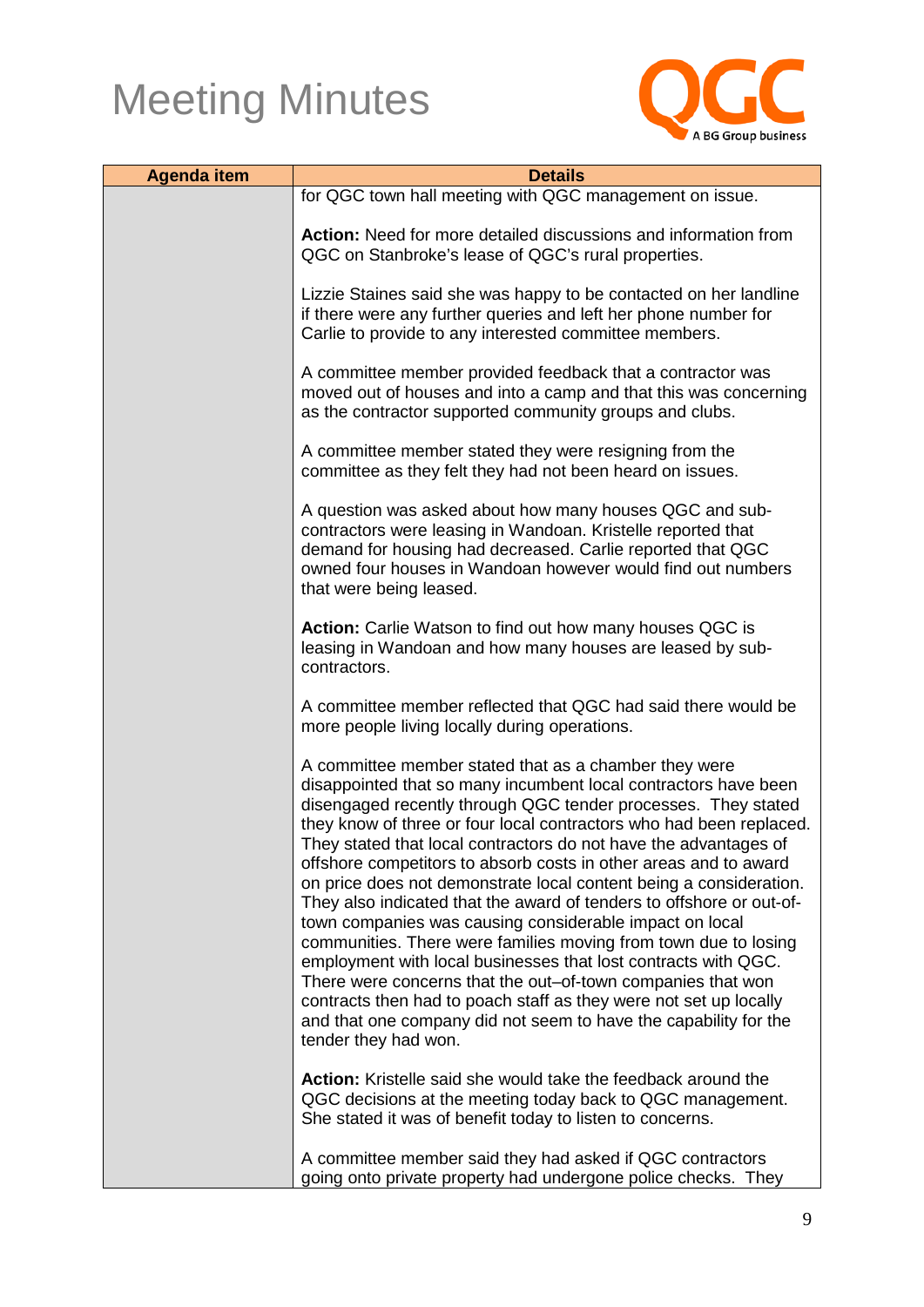

| <b>Agenda item</b>                    | <b>Details</b>                                                                                                                                                                                                                                                                                                                                                                       |
|---------------------------------------|--------------------------------------------------------------------------------------------------------------------------------------------------------------------------------------------------------------------------------------------------------------------------------------------------------------------------------------------------------------------------------------|
|                                       | said that while there had been no issues reported with contractors<br>that they were aware of, it was a matter that had been raised.                                                                                                                                                                                                                                                 |
|                                       | Kristelle stated that we would not be able to provide information if<br>all contractors had undertaken police checks however people<br>would be notified if we are accessing properties and the timeframe<br>and type of activities. People accessing properties have to do so<br>on designated roads and are limited to the specific areas of work<br>on the landholder's property. |
|                                       | Action: Kristelle Townsend to inform QGC HR issue raised around<br>police checks for contractors.                                                                                                                                                                                                                                                                                    |
|                                       | Angus stated that all QGC staff and contractors are tracked with in<br>vehicle IVMS which has a high level of accuracy as to their location<br>throughout their journey.                                                                                                                                                                                                             |
| h. Social Investment<br><b>Update</b> | Jane Roberts, Social Investment Manager, outlined the Future<br>Makers Program and that the World Science Festival was coming<br>to Chinchilla on the 12 <sup>th</sup> and 13 <sup>th</sup> February 2016.                                                                                                                                                                           |
|                                       | This event is normally only held in New York however QGC has<br>partnered with the Queensland Museum to bring the event to<br>Brisbane and Chinchilla.                                                                                                                                                                                                                               |
|                                       | School students across the Western Downs were invited to<br>participate on the 12 <sup>th</sup> February 2016 and the event will be open to<br>the general public on the 13 <sup>th</sup> February 2016 in Chinchilla.                                                                                                                                                               |
| <b>Items for next</b><br>i.           | Deb Camden outlined the proposed dates for next year's meetings.                                                                                                                                                                                                                                                                                                                     |
| agenda                                | Action: Committee members to provide feedback to Kristelle or<br>Carlie if they have any concerns regarding the proposed meeting<br>dates via email by mid-January 2016.                                                                                                                                                                                                             |
|                                       | No agenda items were raised for the upcoming meeting.                                                                                                                                                                                                                                                                                                                                |

### **4. General Business**

No general business items were raised.

#### **5. Meeting Close**

The next Central/Southern Regional Community Consultative Committee meeting is proposed for the 10<sup>th</sup> March in Tara, with venue to be advised.

The next Northern Regional Consultative Committee meeting is proposed for the 11<sup>th</sup> March in Wandoan, with venue to be advised.

The meeting was closed by Deb Camden at 10:50am, after which time committee members participated in a tour of the QGC Control room.

### **6. Central/Southern Gas Field Community Committee Members**